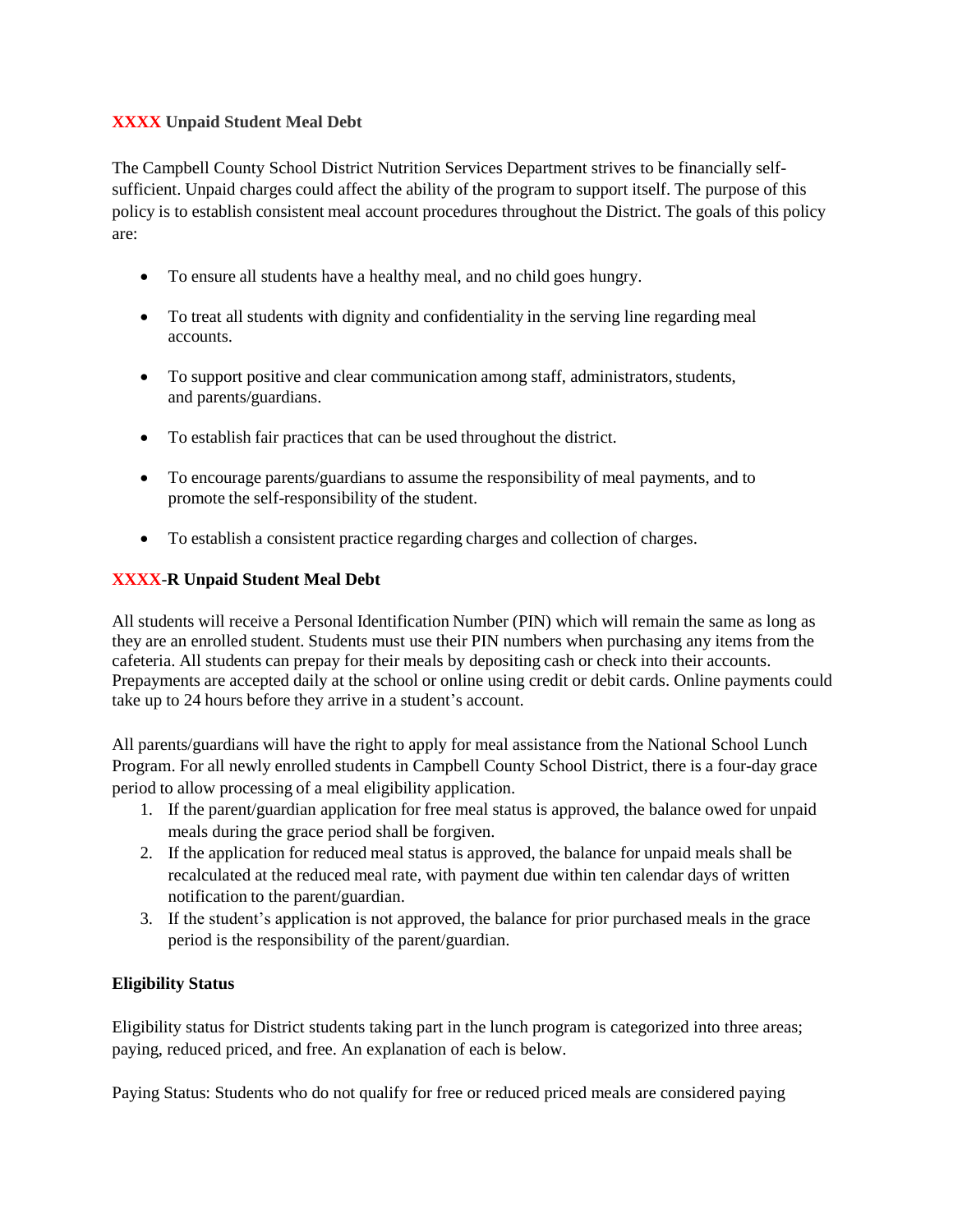students. Paying students are expected to pay for all meals at the time of sale or on credit as allowed by policy. The District must provide a meal if they have money in-hand to pay for the current meal regardless of any account balance. The District does have the right to refuse to serve them a reimbursable meal if these students have reached the charge limit. An alternative meal will be offered. A reimbursable meal is defined as a meal in which five components are offered— milk, fruit, vegetable, meat (or an approved meat alternate like beans, yogurt or cheese), and grain. For a meal to be reimbursable, students must choose three full portions of the five, with at least one choice being a fruit or vegetable.

Reduced Price: Students may qualify by making application to receive school meals for a reduced price if the household income meets eligibility requirements set by the United States Department of Agriculture (USDA). Students receiving reduced priced meals are expected to take a reimbursable meal and pay for all meals purchased at the time of sale or on credit as allowed by the District. These students must always be provided a meal, even if the student owes money. Children whose families have income between 130-185% federal poverty level can qualify for reduced price meals.

Free: Students may be eligible to receive free school meals and may qualify by making application. These students must always be provided a meal even if the student owes money. Children whose families have income at or below 130% of the federal poverty level can qualify for free meals.

### **Allowable School Meal Charges**

Any student in grades K-6 who does not have money to pay for their meals will be allowed to charge the District cost of five lunches. Snacks and drinks will not be allowed to be charged.

Any student in grades 7-12 who does not have money to pay for their meals will be allowed to charge the District cost of five lunches. Snacks and drinks will not be allowed to be charged.

### **Resolution**

School contacts will be made daily to the parent/guardian of a student who has a negative meal account. The following resolutions may be made to be proactive in parent notification in an effort to control balances.

- Low balance notices will be sent home prior to students needing to charge meals.
- Individual schools will notify parents of negative balances.
- Notify and/or work with principals and school counselors to understand the student and parent's situation and if a free/reduced price application is needed.

Once a child reaches their maximum in charges (paying student), a phone call will be made to the home stating the student has reached the maximum charge limit. If the student owes the maximum charge limit on the account, and the student comes to school with no money, the student will receive an alternative meal. An alternative meal is an individually wrapped cheese sandwich and a milk. These meals are not allowed to be reimbursable, but still provide the child with adequate servings of protein, whole grains, vitamins, and minerals.